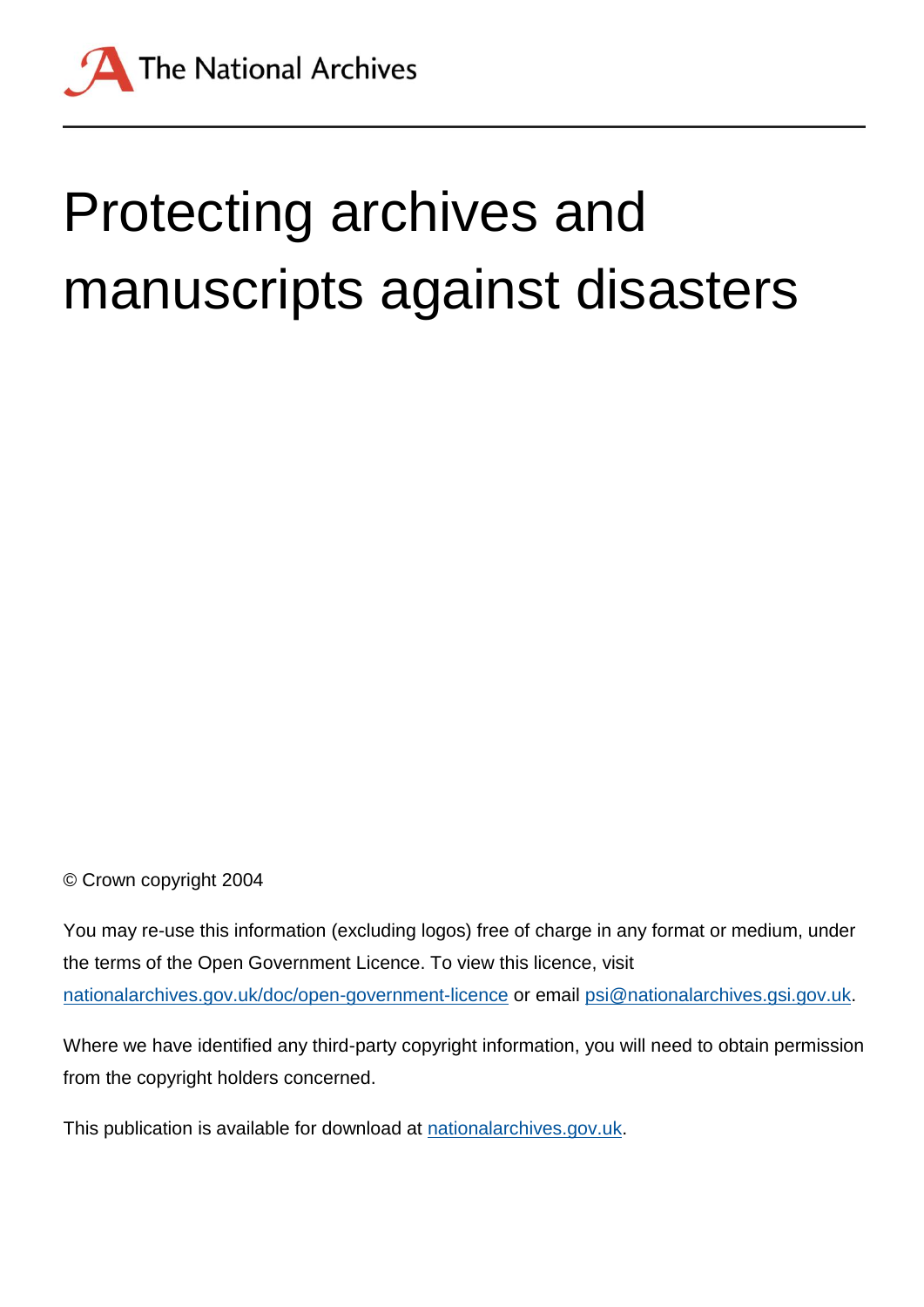#### **Contents**

## <span id="page-1-0"></span>**Introduction**

The National Archives offers advice on all aspects of the long-term care and preservation of manuscripts. This advisory memorandum contains summary advice for the private owner on preparedness for, and recovery from, disasters which stop short of the total loss or destruction of the records.

Archives are vulnerable to many forces, ranging from unthinking neglect, to natural disasters such as storm or flood, to deliberate criminal acts such as burglary, arson or terrorist attack. It is emphasised that this memorandum does not cover all eventualities. In many circumstances it will of course be necessary to seek the professional guidance of an archivist and/or archive conservator. Where the emergency services have to be called in, care should also be taken to inform them of the nature and vulnerability of the material.

A number of useful books have been published, mainly aimed at professional custodians of archives in record offices, libraries and museums, covering strategies for identifying and minimising risks, and giving practical guidance on preparedness for disasters and on recovery if disaster strikes (including, for example, lists of equipment which it is useful to have to hand in an emergency). Some are listed at the end of this memorandum.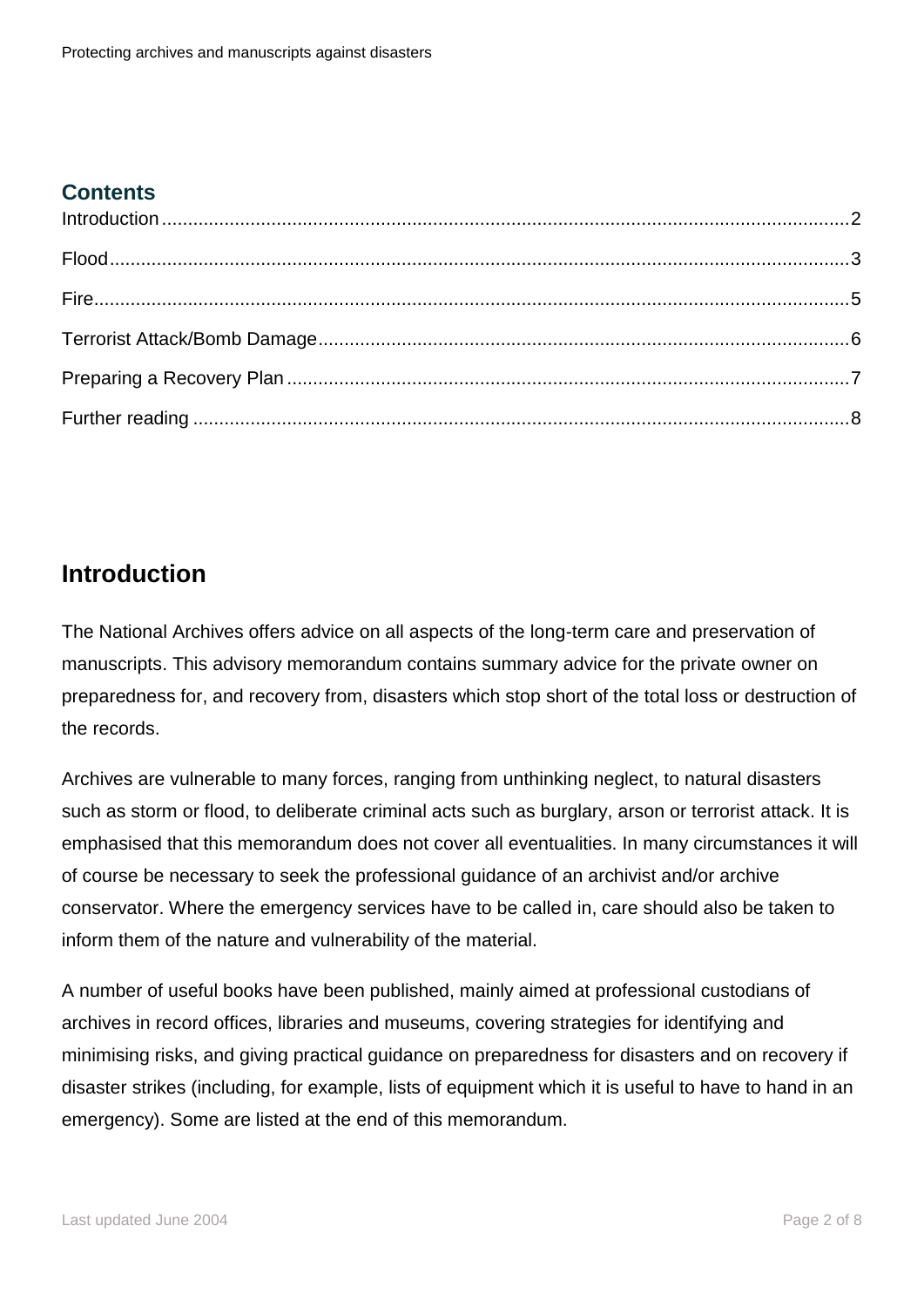Private owners (both institutions and individuals) who wish to retain custody of their archives should be aware of the steps which they can take now to minimise the risk, as well as the appropriate action to take in an emergency. Businesses and corporate bodies may need to provide for their archives as part of a wider strategy against disasters, and to designate a manager for this purpose. Neighbouring businesses may wish to consider joint strategies.

Owners requiring guidance on storage accommodation for their archives are invited in the first instance to contact Archives Sector Development (asd@nationalarchives.gov.uk) which will then either advise direct, or put the owner in touch with an appropriate local or national record office or centre of specialist information. General advice on the good housekeeping, care and preservation of archives and manuscripts, including storage conditions and equipment, environmental controls, protection against fire, and first aid in the event of damp, is given in the free pamphlet, The care of records: notes for the owner or custodian (from the British Records Association or from The National Archives).

Other sources of information and assistance:

- **•** [Preservation Advisory Centre](http://www.bl.uk/blpac/index.html)
- **[British Records Association](http://www.britishrecordsassociation.org.uk/)**
- **•** [Business Archives Council](http://www.businessarchivescouncil.com/)
- [National Archives of Scotland](http://www.nas.gov.uk/)
- [Public Record Office of Northern Ireland](http://www.proni.gov.uk/)

Much can be done in advance to prepare and protect against disasters, in particular by assessing the risks. The following sections make some suggestions.

# <span id="page-2-0"></span>**Flood**

- Where, and in what circumstances could water get into the premises?
- Consider in particular risks of storm, burst pipes, blocked drains or gutters, and water generated during fire-fighting
- Study the location of doors and windows, drainpipes, hot and cold water tanks and  $\bullet$ pipes, sewerage services, and internal or external drains.
- Carry out a periodic check on the general soundness of the fabric including the roof, especially any flat roofs or valley gutters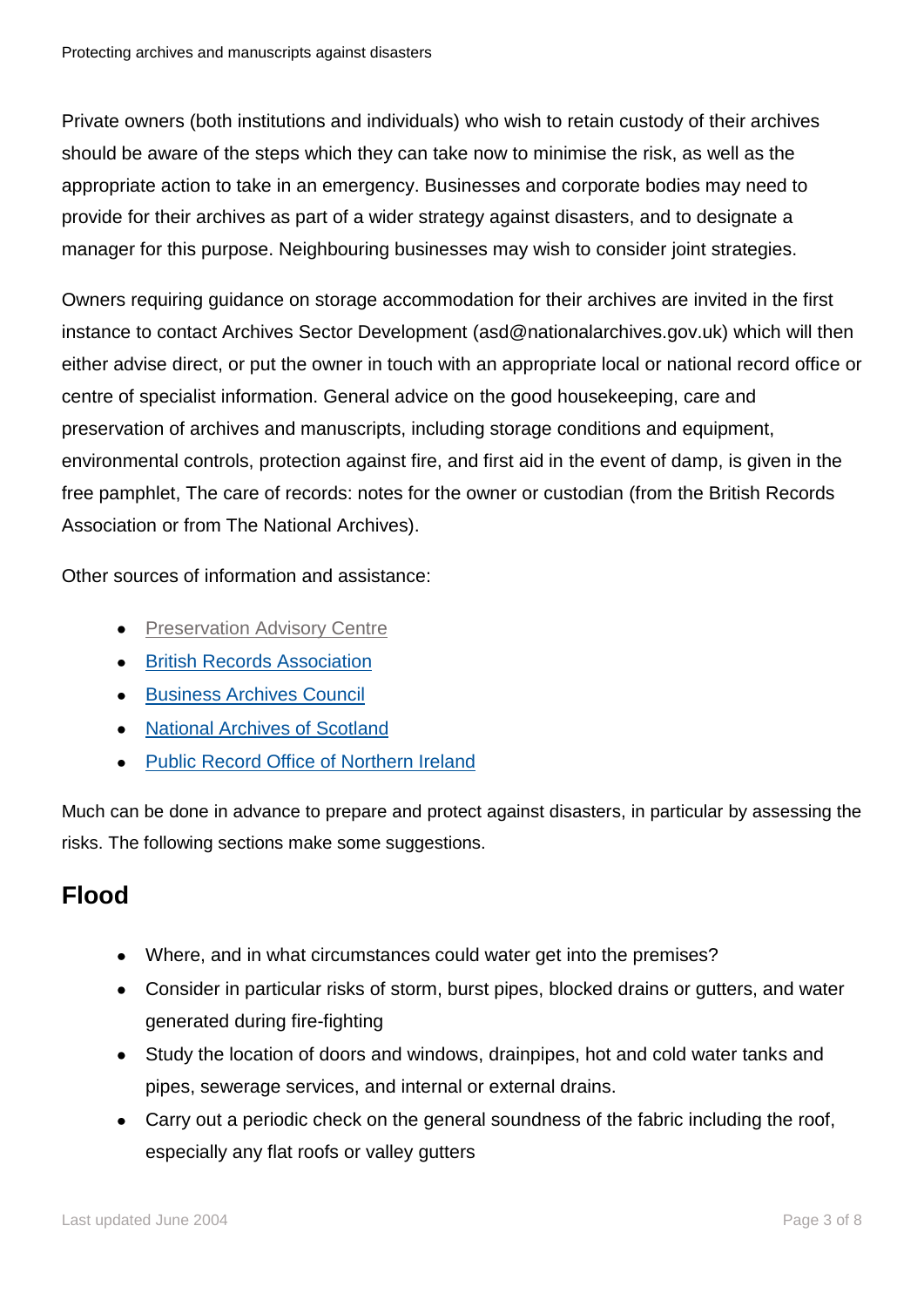#### **Suggestions**

- 1. Avoid basement storage whenever possible
- 2. Check that there is a means of egress for any water that may get in
- 3. Raise the bottom shelf of any storage at least 150mm off the floor
- 4. Leave a small gap between any shelving and outer walls so that documents or the boxes in which they are contained do not touch the walls
- 5. Do not leave documents piled on floors or beside windows
- 6. The provision of acid-free archive storage boxes offers considerable protection. Your nearest record office should be able to recommend a supplier
- 7. In premises where no other emergency lighting is available, keep a powerful torch to hand for use in an emergency
- 8. In premises where there is an obvious risk of flooding, it may be worth installing flood alarms if these can be monitored out of hours

#### **In the event of a flood**

Quick remedial action is necessary, to prevent the growth of mould which may occur within 2 to 3 days of water damage. But first make sure that the premises are safe and that the affected area is not 'live' from the electricity supply.

If the flooding is localised, undamaged materials may be protected temporarily (if necessary) using polythene sheeting. Rescue any affected items and remove them to a dry, preferably cool room, starting with material on upper shelves. For relatively undamaged materials gentle first-aid may be attempted with clean cloths, or by inter-leaving with clean blotting paper, but note that items on coated paper require swift professional attention, and in all other cases if inks or dyes begin to run or dirt to spread, the items should be left for urgent professional attention. Damp but not saturated volumes may be stood upright with the pages slightly fanned out to dry naturally. If air-blowers are used to assist the drying-out process, they should be kept on a cool setting, as heat may promote mould growth. Saturated materials can be very susceptible to damage and should be handled with care. They should not be piled on top of one another, nor should any attempt be made at this stage to separate pages that are stuck together. Seek professional advice on packing for transport.

After draining the disaster area, ventilate it well and if necessary hire a portable dehumidifier until the relative humidity has stabilised within the range 45-60%. Keep an eye on apparently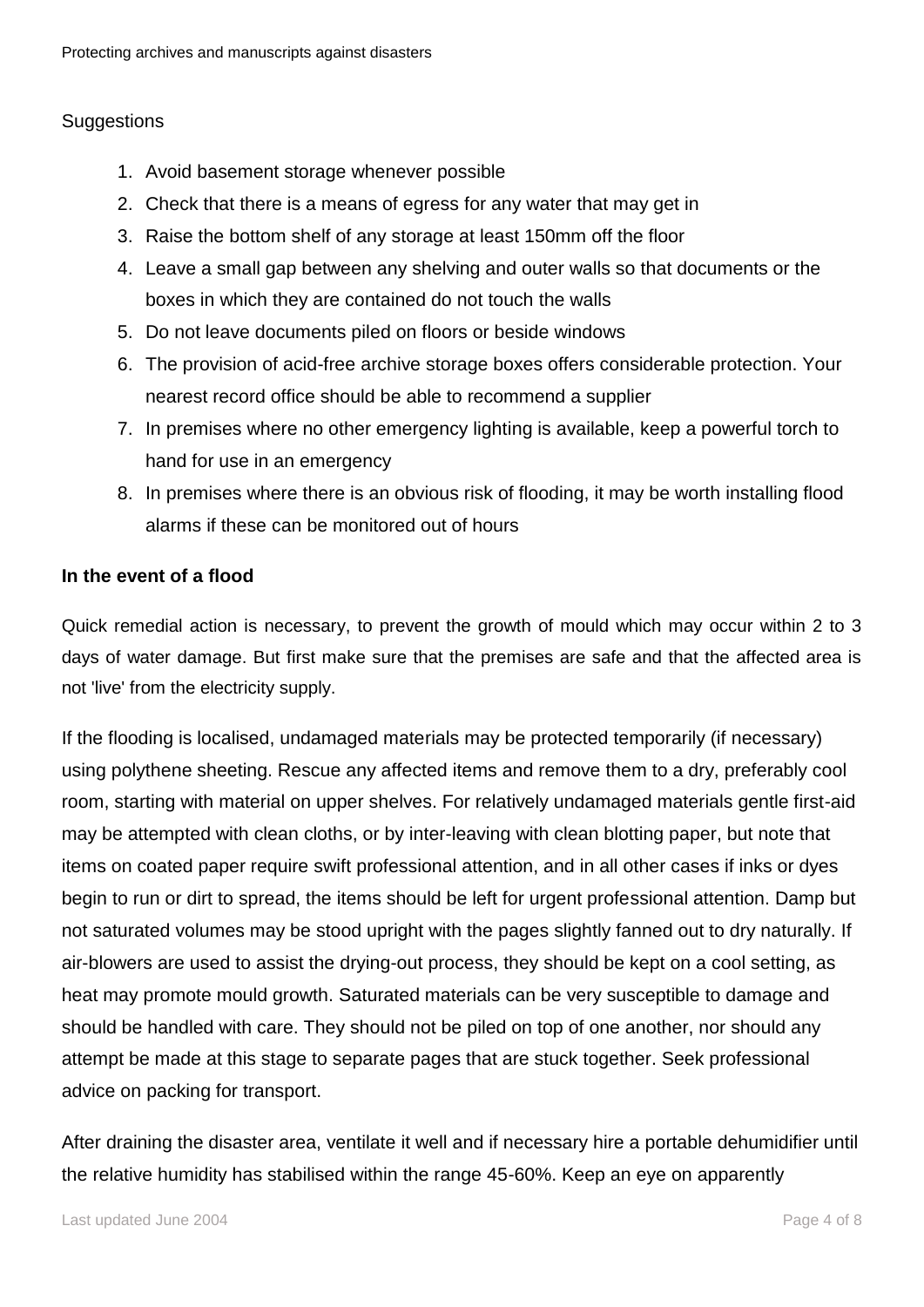unaffected items, which may suffer longer-term damage if the flood has seriously altered the relative humidity level.

If the flooding is more serious and especially if large quantities of documents are involved, contact your nearest record office for advice. Remedial treatment may include freezing the damaged material until such time as it can be safely dried out. Some record offices now have small freezers for this purpose, or standing arrangements with external contractors. There may be a charge for this service. Items which are to be removed from the premises for treatment should be individually wrapped in polythene bags or cling-film, and an inventory of them should be kept.

## <span id="page-4-0"></span>**Fire**

How and in what circumstances could a fire begin and/or take hold either in the storage area itself or elsewhere in the property, spreading to the archive store? Consider in particular the proximity of any open fires, or other sources of flame or heat such as kitchens or workshops, electrical short-circuits and lightning, or other potential sources of risk such as stored inflammable materials.

#### **Suggestions**

- 1. Where possible choose sturdily-built storage rooms with good fire-resistance, and ensure that doors and windows are tightly shut when the premises are unattended
- 2. Check that all wiring is sound and up-to-date, and all cabling insulated. Out of hours switch off, and preferably isolate, all inessential electricity
- 3. Install smoke detectors. In the case of large and valuable collections of documents it is desirable to have these linked automatically to the fire brigade or a security firm
- 4. Depending on the size of the storage area, provide one or more hand-held carbon dioxide fire extinguishers for use in the event of a small fire in the storage area. Waterbased extinguishers are useful in adjacent rooms and corridors. In the case of larger collections of archives, where it might be appropriate to fit an automatic fireextinguishing system, the advice of the local Fire Officer should be sought
- 5. Do not permit smoking
- 6. Keep loose papers to a minimum and avoid litter
- 7. Seek the guidance of the local fire brigade on how precautions might be improved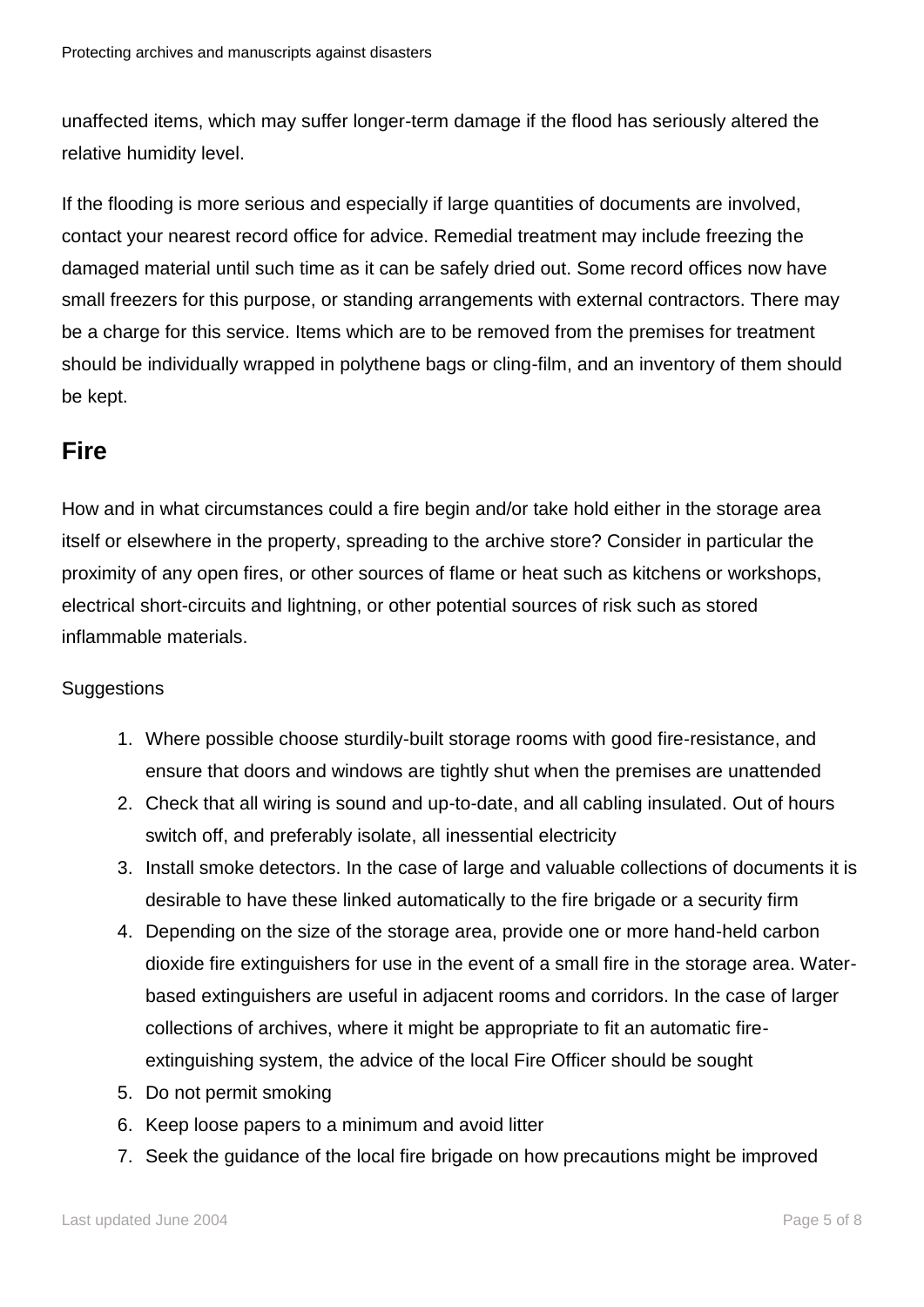#### **In the event of a fire**

Ensure that the fire brigade is called immediately, and is informed that archives are at risk and a minimum of water should be used. The brigade will, however, almost certainly use water hoses, in which case it may be necessary to proceed as for flood. Once again, acid-free archive storage boxes can provide short-term protection.

Items damaged by fire can best be treated with the advice of a professional conservator. Contact your nearest record office.

## <span id="page-5-0"></span>**Terrorist Attack/Bomb Damage**

The threat from terrorist bombs is among the most difficult to counter simply by preparedness and planning. Recent experience shows the targets to be unpredictable and the force of the damage potentially devastating even to structures which are otherwise well equipped to resist lesser disasters such as flood and fire.

In high-risk inner-city areas or near to obvious (such as, military) targets, both institutional and private owners might wish to consider depositing all but their most current documents on loan for safe keeping in a secure repository outside the immediate danger zone.

In general, measures taken primarily to protect the people in the building (for example fitting antibomb-blast curtains or anti-shatter film on the windows) will also contribute to the protection of the documents, and should be seen as part of the overall strategy. Owners who consider their archives to be at particular risk should seek the advice of the police or of a security firm, and make any recommended structural reinforcements. A guide by the Metropolitan Police is listed below.

#### **Suggestions**

- 1. Outside normal working hours, do not leave any documents on tables or beside windows, but put them away securely in a fireproof storage area, which preferably has only a minimum of windows
- 2. Where possible store archives away from external doors, walls and windows
- 3. In the case of items or series which are thought especially valuable, whether for historic or administrative reasons, or which may be temporarily displayed in a more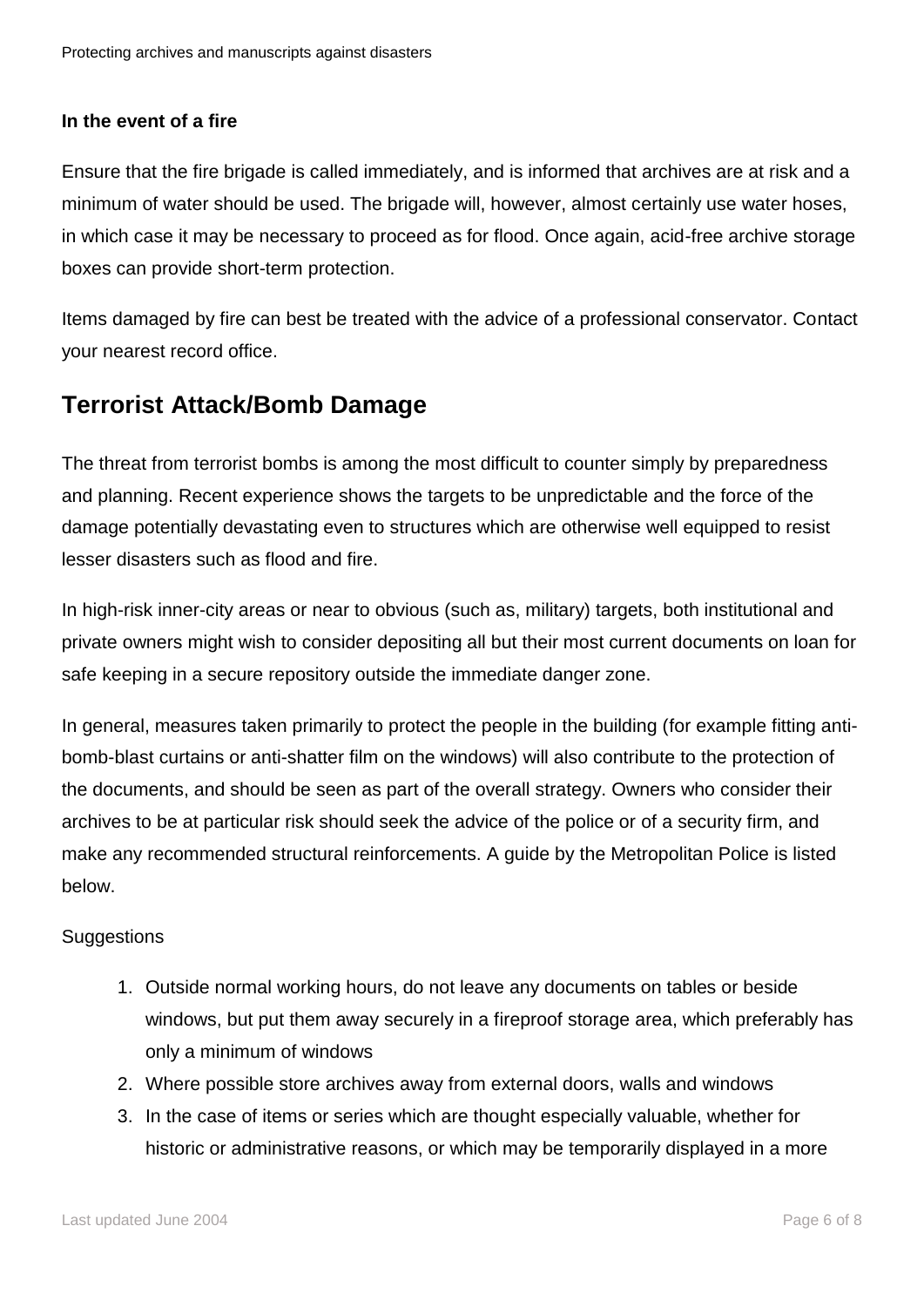vulnerable area, consider having security copies made, for example on microfilm or optical disk, and stored at a different site. Electronic records should be regularly copied, and the back-up copies similarly kept in a different site from the originals

- 4. In business premises, especially in town- or city-centre sites, it may be advisable outside office hours to lock away securely any catalogues and finding aids to the archives, in order to restrict the opportunity afforded to looters etc. in a damaged building
- 5. Do not allow litter or rubbish to accumulate either inside or outside the building, and be alert to any suspicious or unusual packages
- 6. Advise the local police station of any keyholders to your premises

## <span id="page-6-0"></span>**Preparing a Recovery Plan**

Owners are recommended to:

- 1. Carry out an assessment (with the help of a local record office where appropriate) of the most likely risks, and draw up a provisional plan to assist recovery after disaster. The plan should take account of the worst possible case, including the exclusion of the archives' owner or custodian from the site by police or security authorities following the disaster
- 2. Take such immediate remedial action as may be appropriate, without waiting for disaster to strike
- 3. Get to know the premises well, including the location of switches, valves and stopcocks for the mains utilities
- 4. Store off site: a duplicate set of catalogues/finding aids; security back-up copies of any computerised data, and copies of any documentation of the computer system itself; a spare set of keys and (if appropriate) a sketch plan of the premises
- 5. Draw up a list of addresses and telephone numbers of people who may need to be contacted for help in an emergency, and keep copies handy both on site and off site. The list might include any available colleagues and, among local contacts: police station - fire station - caretaker/ managing agent of the premises - plumbers locksmiths - glaziers - nearest record office - freezing contractor (with whom a standing arrangement should be made) - computer consultant or firm specialising in the recovery of computers from disaster insurers